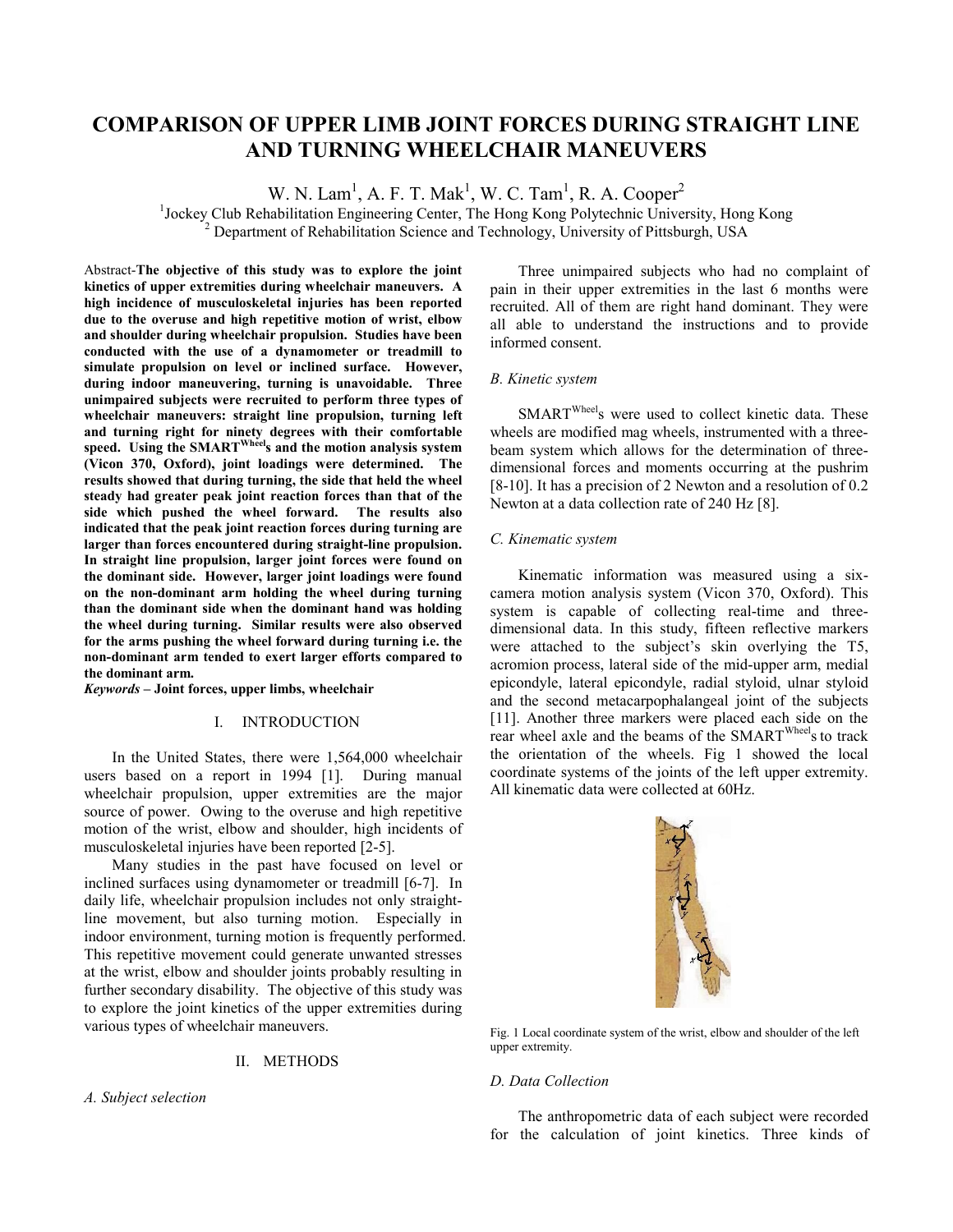| <b>Report Documentation Page</b>                                                                                                                                                                                                                                                           |                                                             |                                                    |                                           |  |  |  |
|--------------------------------------------------------------------------------------------------------------------------------------------------------------------------------------------------------------------------------------------------------------------------------------------|-------------------------------------------------------------|----------------------------------------------------|-------------------------------------------|--|--|--|
| <b>Report Date</b><br>25OCT2001                                                                                                                                                                                                                                                            | <b>Report Type</b><br>N/A                                   |                                                    | Dates Covered (from to)                   |  |  |  |
| <b>Title and Subtitle</b><br>Comparison of Upper Limb Joint Forces During Straight Line<br>and Turning Wheelchair Maneuvers                                                                                                                                                                |                                                             | <b>Contract Number</b>                             |                                           |  |  |  |
|                                                                                                                                                                                                                                                                                            |                                                             | <b>Grant Number</b>                                |                                           |  |  |  |
|                                                                                                                                                                                                                                                                                            |                                                             | <b>Program Element Number</b>                      |                                           |  |  |  |
| Author(s)                                                                                                                                                                                                                                                                                  |                                                             | <b>Project Number</b>                              |                                           |  |  |  |
|                                                                                                                                                                                                                                                                                            |                                                             | <b>Task Number</b>                                 |                                           |  |  |  |
|                                                                                                                                                                                                                                                                                            |                                                             | <b>Work Unit Number</b>                            |                                           |  |  |  |
| Performing Organization Name(s) and Address(es)<br>Jockey Club Rehabilitation Engineering Center, The Hong Kong<br>Polytechnic University, Hong Kong                                                                                                                                       |                                                             | <b>Performing Organization Report Number</b>       |                                           |  |  |  |
|                                                                                                                                                                                                                                                                                            | <b>Sponsoring/Monitoring Agency Name(s) and Address(es)</b> |                                                    | <b>Sponsor/Monitor's Acronym(s)</b>       |  |  |  |
| US Army Research, Development & Standardization Group<br>(UK) PSC 802 Box 15 FPO AE 09499-1500                                                                                                                                                                                             |                                                             |                                                    | <b>Sponsor/Monitor's Report Number(s)</b> |  |  |  |
| <b>Distribution/Availability Statement</b><br>Approved for public release, distribution unlimited                                                                                                                                                                                          |                                                             |                                                    |                                           |  |  |  |
| <b>Supplementary Notes</b><br>Papers from the 23rd Annual International Conference of the IEEE Engineering in Medicine and Biology, October<br>25-28, 2001, held in Istanbul, Turkey. See also ADM001351 for entire conference on cd-rom., The original document<br>contains color images. |                                                             |                                                    |                                           |  |  |  |
| <b>Abstract</b>                                                                                                                                                                                                                                                                            |                                                             |                                                    |                                           |  |  |  |
| <b>Subject Terms</b>                                                                                                                                                                                                                                                                       |                                                             |                                                    |                                           |  |  |  |
| <b>Report Classification</b><br>unclassified                                                                                                                                                                                                                                               |                                                             | <b>Classification of this page</b><br>unclassified |                                           |  |  |  |
| <b>Classification of Abstract</b><br>unclassified                                                                                                                                                                                                                                          |                                                             |                                                    | <b>Limitation of Abstract</b><br>UU       |  |  |  |
| <b>Number of Pages</b><br>4                                                                                                                                                                                                                                                                |                                                             |                                                    |                                           |  |  |  |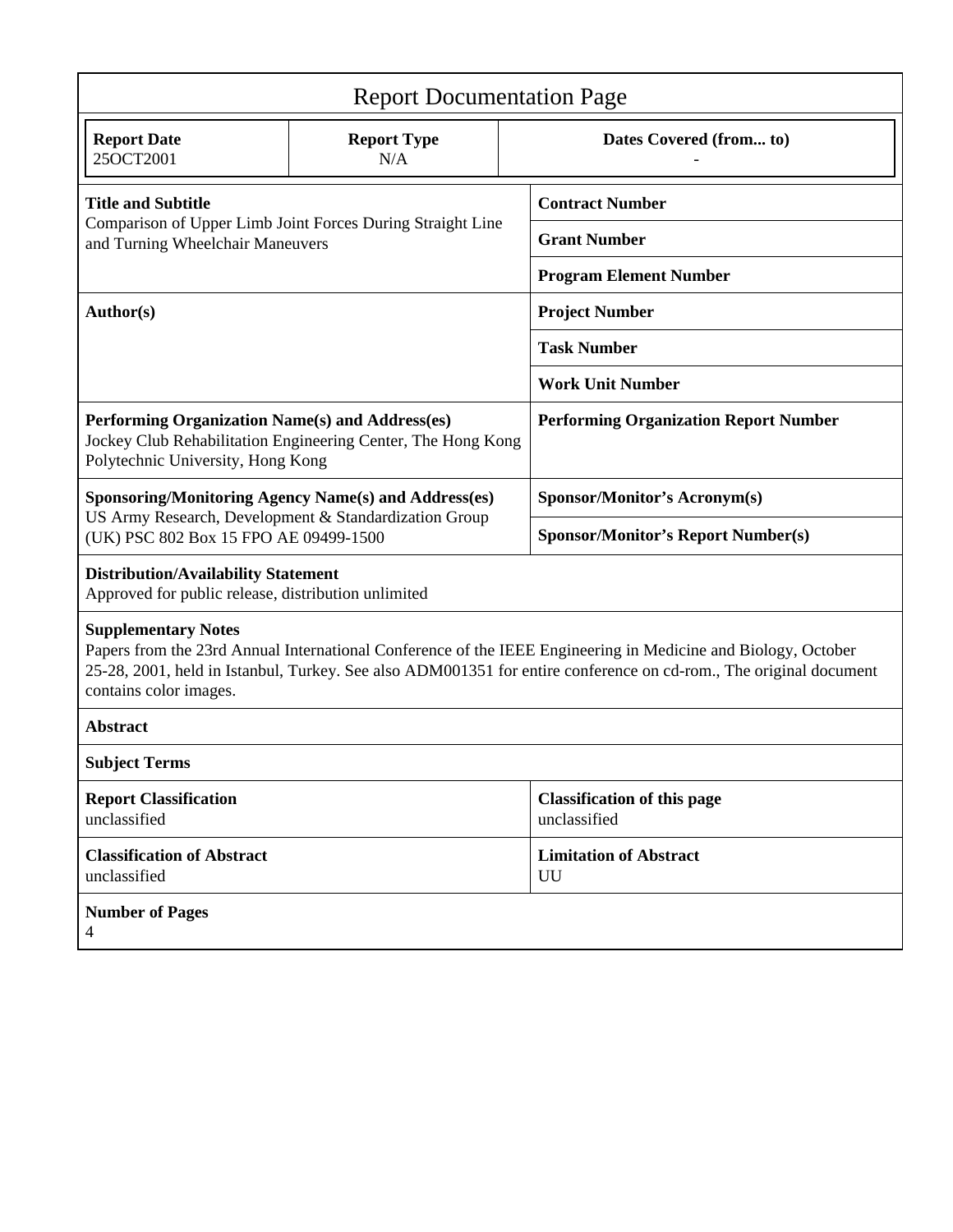wheelchair maneuvers were included in this study: (1) turning left for ninety degrees (2) turning right for ninety degrees, and (3) straight line propulsion. In turning, the subjects were instructed to hold one of the wheels steady while the other was pushed forward.

For each type of maneuvers, a prescribed pathway was labeled on the ground for guidance and three testing trials were taken. Subjects were asked to propel along the prescribed pathways at their comfortable speed and they were allowed to perform a few trials to get familiar with the experimental set-up. In order to minimize the possible training effect, the sequence of maneuvers was randomized. In each trial, kinetic and kinematic data were collected for 20 seconds in synchrony and subjects had one-minute rest between trials.

## III. RESULT

Peak joint reaction forces of the wrist, elbow, and shoulder joint of both upper extremities were analyzed in three directions with reference to the local coordinate system: (1)  $F_x$  (medial-lateral) (2)  $F_y$  (anterio-posterior) (3)  $F<sub>z</sub>$  (longitudinal) as shown in Fig. 1. All the joint force directions are with respect to the segment distal to the joint. The results for each type of maneuvers were the averages of three testing trials.

## *A. Peak joint reaction forces during straight-line propulsion*

In straight line propulsion, the peak joint reaction forces at the wrist, elbow and shoulder of the dominant arm of three subjects were greater than that of the non-dominant one.

The maximum peak medial directed  $F_x$  and downward  $F<sub>z</sub>$  were found at the wrist joint on both sides of the upper extremities (see Fig. 2) and the maximum peak anterior directed  $F_v$  was found at the shoulder joint (see Table 1). Among the wrist, elbow and shoulder joint of the arms, all peak joint reaction forces were pointed medially, anteriorly, and downward.

## *B. Peak joint reaction forces during turning*

In right turning, the left arm (non-dominant side) was used to push the wheel forward while it was the right arm (dominant side) when turning left. Except from the peak  $F_x$ , both peak  $F<sub>x</sub>$  and  $F<sub>z</sub>$  were found to be higher on the nondominant side (see Fig. 3, Table 2). In addition, the pattern of movement and force application of the upper extremities was in general similar to that of straight-line propulsion.

With respect to the peak joint reaction forces during straight-line propulsion, on the non-dominant side, the peak  $F_x$ ,  $F_y$  and  $F_z$  during turning were higher than that of the non-dominant arm during straight-line propulsion.



Fig. 2 Fz at three joints of the right upper extremity of subject A during straight line propulsion

TABLE 1 PEAK JOINT REACTION FORCES OF UPPER EXTREMITIES DURING STRAIGHT LINE PROPULSION (SUBJECT A)

|                                    | Dominant arm (mean $\pm$ S.D.)     |            |            |
|------------------------------------|------------------------------------|------------|------------|
| Peak joint reaction force (Newton) | Wrist                              | Elbow      | Shoulder   |
| Peak $Fx$ (medial as positive)     | 15.4                               | 11.09      | $-0.33$    |
|                                    | ±6.48                              | $\pm$ 5.03 | $\pm 8.61$ |
| Peak $F_v$ (anterior as positive)  | 38.49                              | 25.15      | 45.38      |
|                                    | ±1.78                              | ±3.61      | ±4.46      |
| Peak $F_z$ (upward as positive)    | $-61.47$                           | $-59.34$   | $-12.64$   |
|                                    | ±5.46                              | ±4.35      | ±13.45     |
|                                    | Non-dominant arm (mean $\pm$ S.D.) |            |            |
| Peak joint reaction force (Newton) | Wrist                              | Elbow      | Shoulder   |
| Peak $F_x$ (medial as positive)    | 11.62                              | 6.22       | $-2.73$    |
|                                    | ±8.17                              | ±7.98      | ±5.58      |
| Peak $F_v$ (anterior as positive)  | 28.04                              | 17.41      | 31.73      |
|                                    | ±6.76                              | $\pm 3.8$  | ±8.16      |
| Peak $F_z$ (upward as positive)    | $-41.74$                           | $-41.09$   | $-6.04$    |
|                                    | ±7.86                              | ±10.11     | ±11.66     |
| 120                                |                                    |            |            |



Fig. 3 Fz at three joints of the dominant arm of subject B during left turning

TABLE 2 PEAK JOINT REACTION FORCES ON THE SIDE THAT PUSHED THE WHEEL FORWARD DURING TURNING (SUBJECT A)

|                                    | Left turning  |                                     |            |  |
|------------------------------------|---------------|-------------------------------------|------------|--|
|                                    |               | (dominant arm, mean $\pm$ S.D.)     |            |  |
| Peak joint reaction force (Newton) | Wrist         | Elbow                               | Shoulder   |  |
| Peak $Fx$ (medial as positive)     | 14.52         | 10.77                               | $-4.01$    |  |
|                                    | ±5.35         | $\pm 0.75$                          | $\pm 8.73$ |  |
| Peak $F_v$ (anterior as positive)  | 32.6          | 22.99                               | 40.15      |  |
|                                    | $\pm 6.75$    | ±3.47                               | ±17.94     |  |
| Peak $Fz$                          | $-57.94$      | $-52.58$                            | $-14.53$   |  |
| (vertical upward as positive)      | ±11.98        | ±19.23                              | ±3.77      |  |
|                                    | Right turning |                                     |            |  |
|                                    |               |                                     |            |  |
|                                    |               | (non-dominant arm, mean $\pm$ S.D.) |            |  |
| Peak joint reaction force (Newton) | Wrist         | Elbow                               | Shoulder   |  |
| Peak $Fx$ (medial as positive)     | 13.23         | 4.76                                | $-0.057$   |  |
|                                    | ±6.73         | $+2.54$                             | $\pm 0.2$  |  |
| Peak $F_v$ (anterior as positive)  | 30.86         | 12.67                               | 59.39      |  |
|                                    | ±6.83         | $\pm 0.079$                         | 13.76      |  |
| Peak $Fz$                          | $-68.49$      | $-70.49$                            | $-10.87$   |  |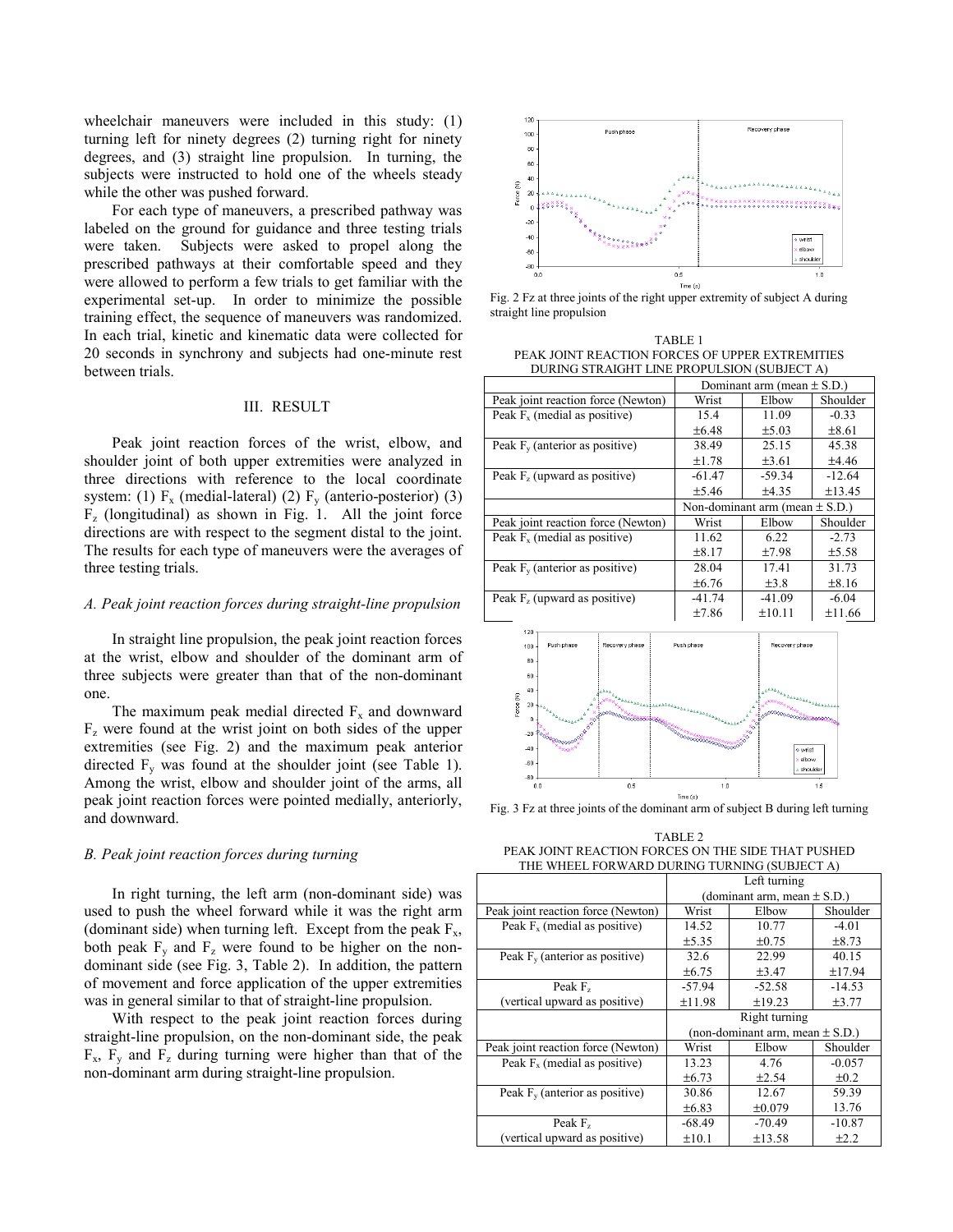On the side that was holding the wheel during turning, all peak joint loadings, except  $F_v$ , were found to be higher on the non-dominant side. The direction of the joint reaction forces was opposite to that during straight-line propulsion (see Fig. 4), they were directed laterally, posteriorly and upward (see Table 3). The maximum peak  $F_x$  was found at the elbow joint of both arms and the maximum posteriorly directed  $F_v$  was found at the shoulder joint.

Generally, the magnitude of the peak joint reaction forces on the side that held the wheel steady during turning was greater than that of straight-line propulsion and that of the side which pushed the wheel forward during turning.



Fig. 4 Fz at three joints of the non-dominant arm of subject C during left turning

TABLE 3 PEAK JOINT REACTION FORCES ON THE SIDE THAT HELD THE WHEEL STEADY DURING TURNING (SUBJECT A)

|                                   | Left turning                    |                                     |            |  |
|-----------------------------------|---------------------------------|-------------------------------------|------------|--|
|                                   |                                 | (non-dominant arm, mean $\pm$ S.D.) |            |  |
| Peak joint reaction force         | Wrist                           | Elbow                               | Shoulder   |  |
| (Newton)                          |                                 |                                     |            |  |
| Peak $F_x$ (medial as positive)   | $-44.45$                        | $-94.94$                            | $-21.21$   |  |
|                                   | $\pm 0.11$                      | $\pm 0.19$                          | $\pm 0.7$  |  |
| Peak $F_v$ (anterior as positive) | 15.38                           | $-13.58$                            | $-62.19$   |  |
|                                   | ±10.88                          | ±0.086                              | ±0.35      |  |
| Peak $Fz$                         | 95.62                           | 92.97                               | 111.37     |  |
| (vertical upward as positive)     | $\pm 1.06$                      | ±1.74                               | ±0.16      |  |
|                                   | Right turning                   |                                     |            |  |
|                                   | (dominant arm, mean $\pm$ S.D.) |                                     |            |  |
| Peak joint reaction force         | Wrist                           | Elbow                               | Shoulder   |  |
| (Newton)                          |                                 |                                     |            |  |
| Peak $F_x$ (medial as positive)   | 13.93                           | $-23.11$                            | 11.46      |  |
|                                   | $\pm 1.26$                      | $\pm 8.65$                          | $\pm 3.08$ |  |
| Peak $F_v$ (anterior as positive) | $-26.21$                        | $-31.46$                            | $-81.56$   |  |
|                                   | ±3.23                           | $\pm 0.62$                          | ±2.65      |  |
| Peak $Fz$                         | 86.12                           | 90.56                               | 82.27      |  |
| (vertical upward as positive)     | ±4.67                           | $\pm 3.5$                           | ±7.89      |  |

#### IV. DISCUSSION

The results obtained from this pilot study suggested that the peak joint reaction forces during turning are larger during turning as compared to straight-line propulsion. Besides, differences were also found between the joint loadings of the dominant and non-dominant arm in wheelchair maneuvers.

Greater peak joint loadings were found at the joints of the right upper extremity in straight-line propulsion, this may due to the hand dominance of the subjects. However, during turning, the side with higher peak joint reaction forces is on the non-dominant arm. This may be due to the fact that during turning, subjects would use extra care with their non-dominant arm. This would cause them to exert large forces to the pushrim to achieve a successful turning motion. The kinetic results revealed that instead of holding the wheel steadily as instructed, all subjects tried to apply force to propel the wheel in the opposite direction during turning.

The large joint reaction forces on the side that held the wheel during turning could be affected by the speed of turning, flooring material, smoothness of propulsion before turning, propulsion style and also the wheeling experience of the subjects.

These larger joint reaction forces may have a role in the injury mechanisms among wheelchair users. Further studies should be conducted with larger sample sizes and also include experienced wheelchair users to determine if there are any difference between the results of unimpaired subjects and experienced wheelchair users during wheelchair maneuvers, especially during turning motion.

## ACKNOWLEDGMENT

This project is supported by a Central Research Grant of The Hong Kong Polytechnic University. (A/C # G-V995)

## REFERENCES

[1] National center for health statistics. National health interview survey of assistive devices, 1994. Hyattsville (MD): NCHS, 1997.

[2] K. A. Curtis, G. A. Drysdale, R. D. Lanza, M. Kolber, R. S. Vitolo, R. West, "Shoulder pain in wheelchair users with tetraplegia and paraplegia," *Arch. Phys. Med. Rehabil.,* vol. 80, pp.453-457, 1999.

[3] H. Gellman, D. R. Chandler, L. Petrasek, I. Sie, R. Adkins, R. L. Waters, "Carpal tunnel syndrome in paraplegia patients," *J. Bone Joint Surg. Am.*, vol. 70, no. 4, pp.517-519, 1988.

[4] M. M. Rodgers, G. W. Gayle, S. F. Figoni, M. Kobayashi, J. Lieh, R. M. Glaser, "Biomechanics of wheelchair propulsion during fatigue," *Arch. Phys. Med. Rehabil.,* vol. 75, pp.85-93, 1994.

[5] R. S. Burnham, R. D. Steadward, "Upper extremity peripheral nerve entrapments among wheelchair athletes: prevalence, location, and risk factors," *Arch. Phys. Med. Rehabil.,* vol. 75, no. 5, pp.519-524, 1994.

[6] M. L. Boninger, R. A. Cooper, R. N. Robertson, T. E. Rudy, "Wrist biomechanics during two speeds of wheelchair propulsion: an analysis using a local coordinate system," *Arch. Phys. Med. Rehabil.,* vol. 78, pp.364-372, 1997.